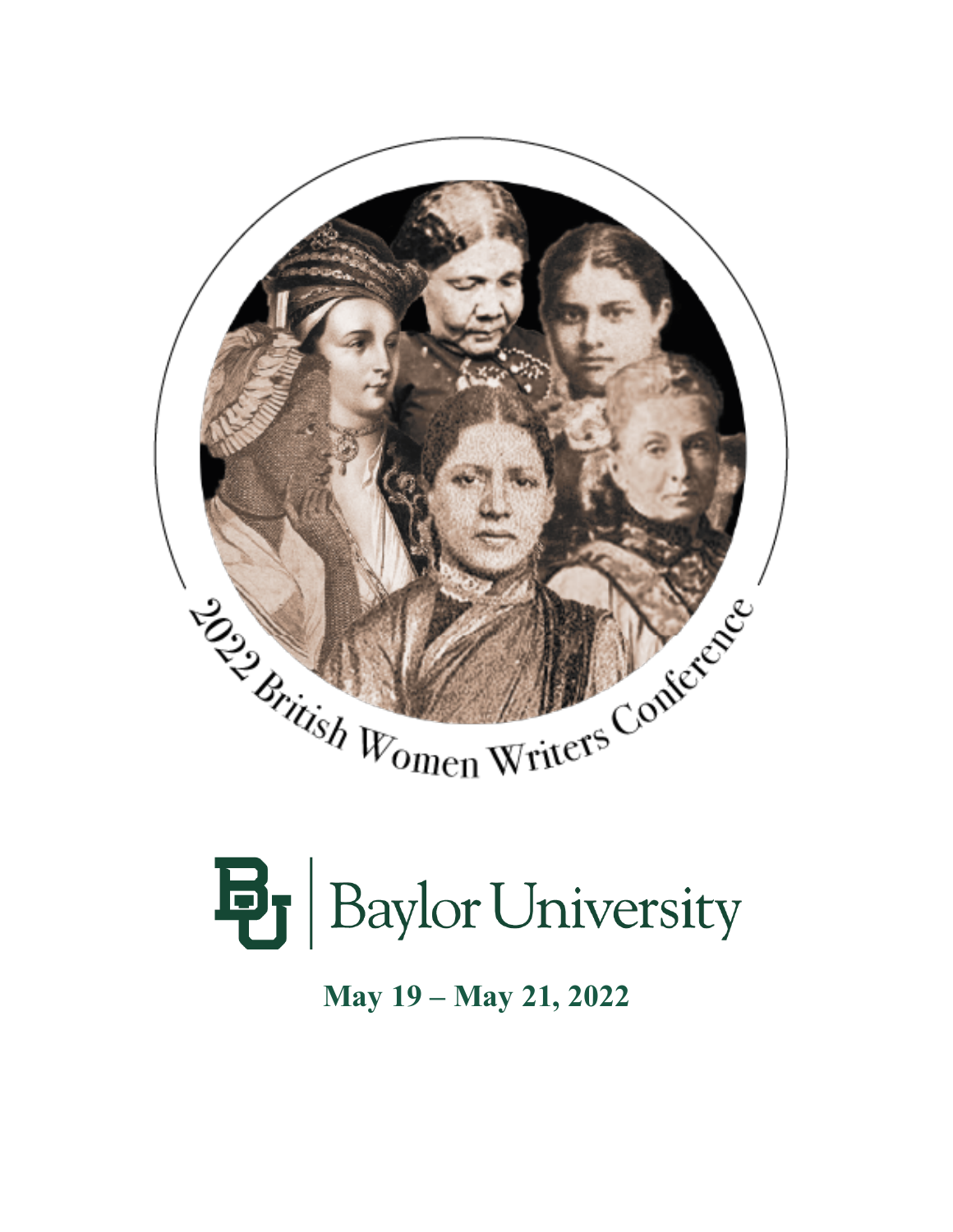## **2022 BRITISH WOMEN WRITERS CONFERENCE**

## **THURSDAY, MAY 19**

BWWC Check-in, Waco Convention Center, 8:00am – 10:30am

BWWC Continental Breakfast, Waco Convention Center, 8:00am – 10:00am

#### BWWA Mentoring Breakfasts, 8:00am – 9:00am

*As part of BWWC 2022, the British Women Writers Association is piloting a Mentorship Program between BWWA board members and a limited number of graduate-student attendees. During these reserved times, assigned mentors and mentees may want to hold their meetings, but are free to meet at alternative times and locations. Graduate students interested in participating in the program will sign up prior to the conference.*

#### **Session 1: Thursday 9:00am – 10:30am**

Panel 1A. Interrogating the Human/Animal Border in 19th-Century Women's Writing Location: Texas Room South 118

Chair: Meagan ANTHONY, Baylor University

- 1. Emily CLINE, Queen's University, "'The wolf's paw was produced in court': Monstrosity and the Law in Catherine Crowe's 'A Story of a Weir-Wolf'"
- 2. Margaret HAGEMAN, University of Southern Mississippi, "'Jolly Little Beasts': The Animal-Human Border in Flora Annie Steel's *On the Face of the Waters*"
- 3. Melissa PURDUE, Minnesota State University-Mankato, "Anna Kingsford: Doctor, Spiritualist, and Animal Rights Activist"

Panel 1B. Gender and Colonialism in Indian Literature: Toru Dutt and Rokeya Sakhawat Hossain Location: Texas Room North 113

Chair: Lana DALLEY, California State University-Fullerton

- 1. Disha ACHARYA, New Mexico Military Institute, "Transnational Crossings: Toru Dutt's Fiction as Act of Resistance"
- 2. Jesse CORDES SELBIN, Gettysburg College, "The 'Native New Woman' and the Borders of Genre Fiction"
- 3. Kellie HOLZER, Virginia Wesleyan University, "*Padmarag*: An Anti-Patriarchal, Anti-Imperial Melodrama"
- 4. Meera JAGANNATHAN, University of Houston, "Poetics of Regression: Toru Dutt and the Reimagining of India"

#### Panel 1C. Domesticity and Reproduction

Location: Texas Room North 114

Chair: Emily BECKWITH, University of Georgia

- 1. Sarah KADERBEK, Baylor University, "Fathers and Daughters, Mothers and Sons: Parental Influence and Familial Cycles in Mary Augusta Ward's *Robert Elsmere*"
- 2. Cassidy SHORT, University of Illinois at Urbana-Champaign, "Imperial Borders: Reproductive Futurity and the Language of Empire in Mary Astell"

Panel 1D. Queering Borders of Sexuality, Nationality, and Religion Location: Texas Room North 115 Chair: Reilly FITZPATRICK, Baylor University

 $Thursday, May 19, 2022$  1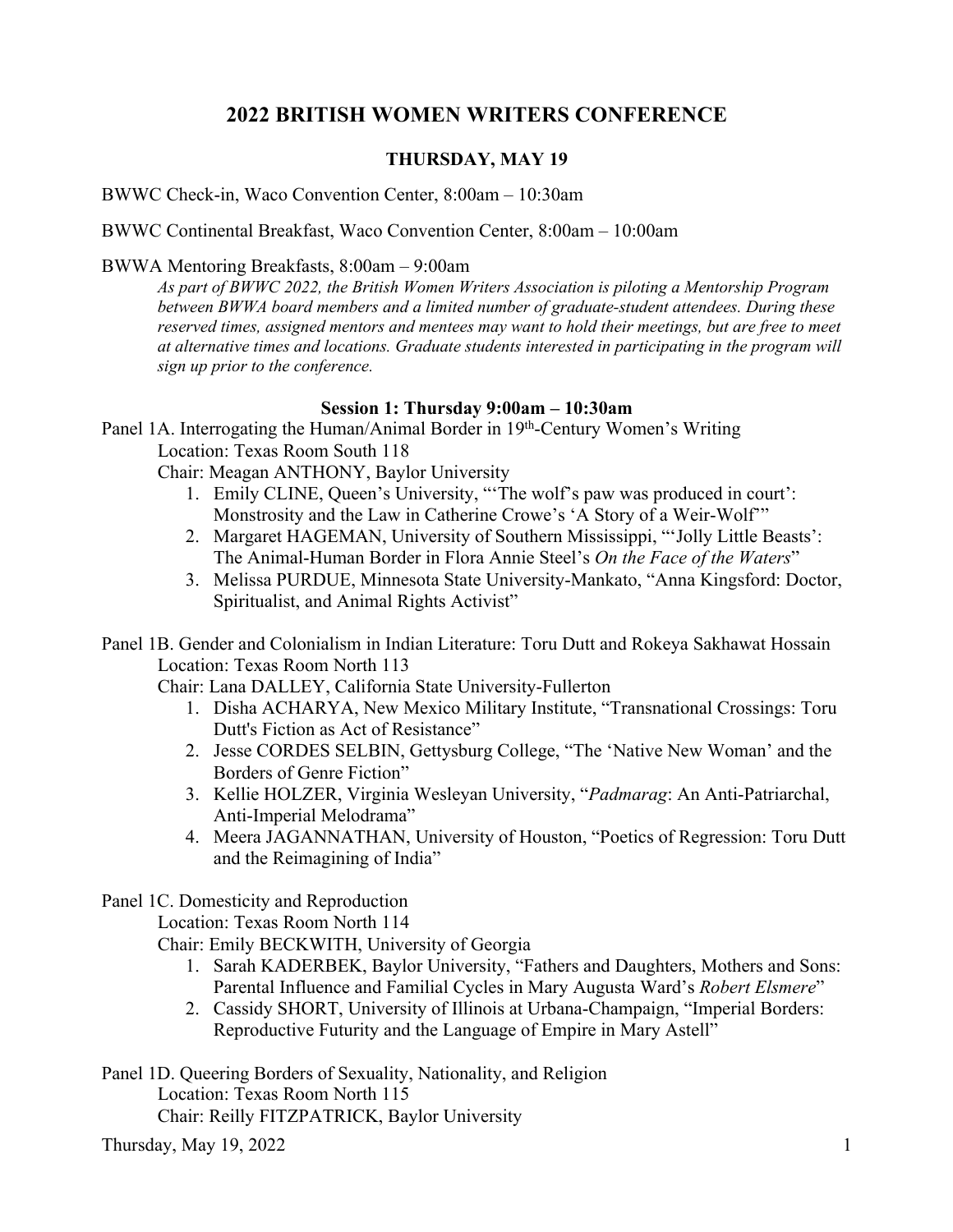- 1. Benjamin HUDSON, Rollins College and Henna MESSINA, Eastern New Mexico University, "The (Chawton) Library is Open: Queering Austen's *Sense and Sensibility* in the College Classroom"
- 2. Linda K. HUGHES, Texas Christian University, "A Border-Crossing Odd Couple: Anna Jameson and Vernon Lee"
- 3. Cate TRIOLA, University of St. Thomas, "Queering Castruccio: Persecution and Power in *Valperga*"

## **Buses depart Waco Convention Center (Covered Drive) to Baylor University 11:00am**

**Box Lunches (Provided) 11:30am – 12:00pm Location: Baylor University, Hankamer School of Business, Foster 250**

**History Keynote Address 12:00pm – 1:00pm Location: Baylor University, Hankamer School of Business, Foster 250**

**"'A Tale of Domestic and Uncommon Parental Barbarity': Marriage, Incarceration and the Illness of Ann[e] Wainhouse"**

> **Carolyn DAY, Furman University Moderator: Heidi STROBEL, University of North Texas**

## **Workshops: Thursday 1:30pm – 3:00pm**

Workshop 1. 64 Years and 24 Positions: Leading like a Feminist in Academic Administration Location: Baylor University, Armstrong Browning Library Lecture Hall

(Campus Escort: Jennifer L. HARGRAVE, Baylor University)

- Chair: Doreen THIERAUF, North Carolina Wesleyan College
	- 1. Roxanne EBERLE, The University of Georgia, "In the Middle of It: Students, Colleagues, Staff, and Upper Administration"
	- 2. Elisabeth GRUNER, University of Richmond, "Saying Yes to Admin: What I've Learned as a Part-Time Academic Administrator"
	- 3. Aeron HAYNIE, University of New Mexico, "Fully in the Dark Side: The Joys of Working with Staff"
	- 4. Donelle RUWE, Northern Arizona University, "Sense and Survival"

Workshop 2. DEI Syllabus Workshop: Teaching Diversity with 18<sup>th</sup>- and 19<sup>th</sup>-Century Material Location: Baylor University, Jones Library 200

(Campus Escort: Sarah THARP, Baylor University)

- Chair: Nicole BOUCHARD, Baylor University
	- 1. Julie DEGRAFFENRIED, Associate Professor of History and Undergraduate Program Director, Baylor University
	- 2. Tara FOLEY, Senior Lecturer, Department of English, Baylor University
	- 3. Theresa KENNEDY, Professor of French and Director of Women's and Gender Studies, Baylor University

Workshop 3. Digital Humanities: Tools for Teaching and Research

Thursday, May 19, 2022 2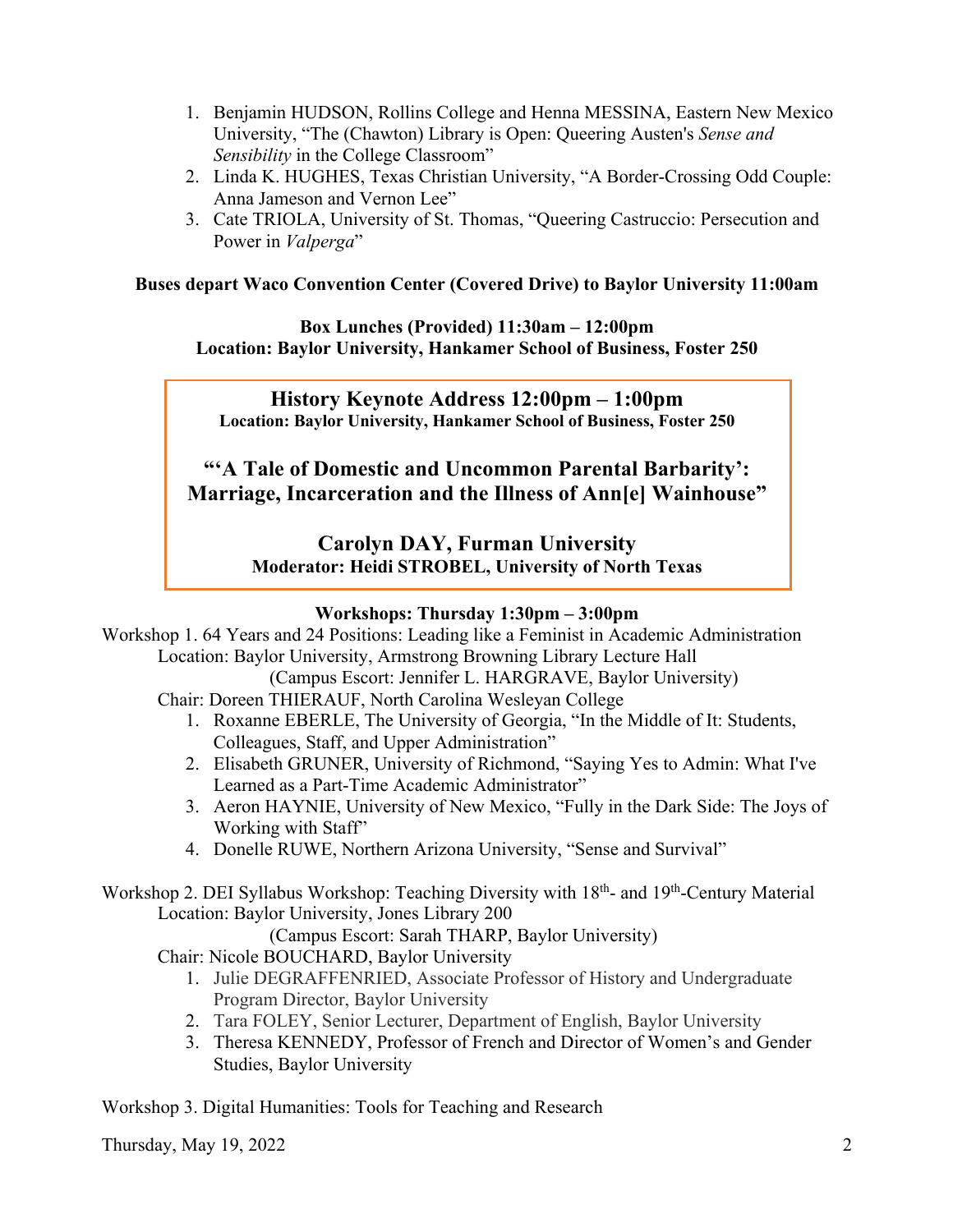Location: Baylor University, Moody Library 104, Active Learning Lab Campus Escort and Chair: Kristyn DREW, Baylor University

- 1. Laura MANDELL, Professor of English and Director of the Center for Digital Humanities Research, Texas A&M University
- 2. Julie L. HOLCOMB, Associate Professor of Museum Studies, Baylor University
- 3. Joshua BEEN, Assistant Librarian and Director of Data and Digital Scholarship, Baylor University
- 4. Heidi J. HORNIK, Professor of Art History and Chair of the Department of Art and Art History, Baylor University

Workshop 4. Trends in 18<sup>th</sup> and 19<sup>th</sup> Century Publishing

Location: Baylor University, Carroll Science 101

- (Campus Escort: Allison SCHEIDEGGER, Baylor University)
- Chair: Benjamin HUDSON, Rollins College
	- 1. Logan D. BROWNING, Publisher and Executive Editor, *SEL Studies in English Literature 1500–1900*
	- 2. Mona NARAIN, Scholarship Editor, *Aphra Behn Online: Interactive Journal for Women in the Arts, 1660-1830*
	- 3. Kevin A. MORRISON, Editor, *Global Nineteenth-Century Studies*

Workshop 5. Negotiating the Post-Pandemic Market and Pursuing Alt-Ac Positions Location: Baylor University, Graduate Research Center—Visualization Studio Campus Escort and Chair: Grace MCCRIGHT, Baylor University

- 1. Julia DANIEL, Associate Professor of English, Baylor University
- 2. Sara DYE, Project Manager, Criminal Justice Initiatives, Baylor Collaborative on Hunger and Poverty
- 3. Elizabeth PARKER, Lecturer in English, Asbury University

## **Campus Escorts will lead workshop participants to the Armstrong Browning Library.**

# **Armstrong Browning Library 3:30pm – 5:30 pm**

**Self-Guided Tours**

**Archival Exhibit (Produced by Baylor University Students in ENG 4370: Women Writers) Belew Scholars Room, Top Floor**

> **Opening Reception in Cox Reception Hall and Garden of Contentment ABL Ground Floor and Outside**

> > **Welcome Comments in Cox Reception Hall at 4:30 pm**

#### **Return buses from Armstrong Browning Library to Convention Center and Hotel Indigo One (1) bus every 30 minutes at 5 pm, 5:30 pm, and 6 pm.**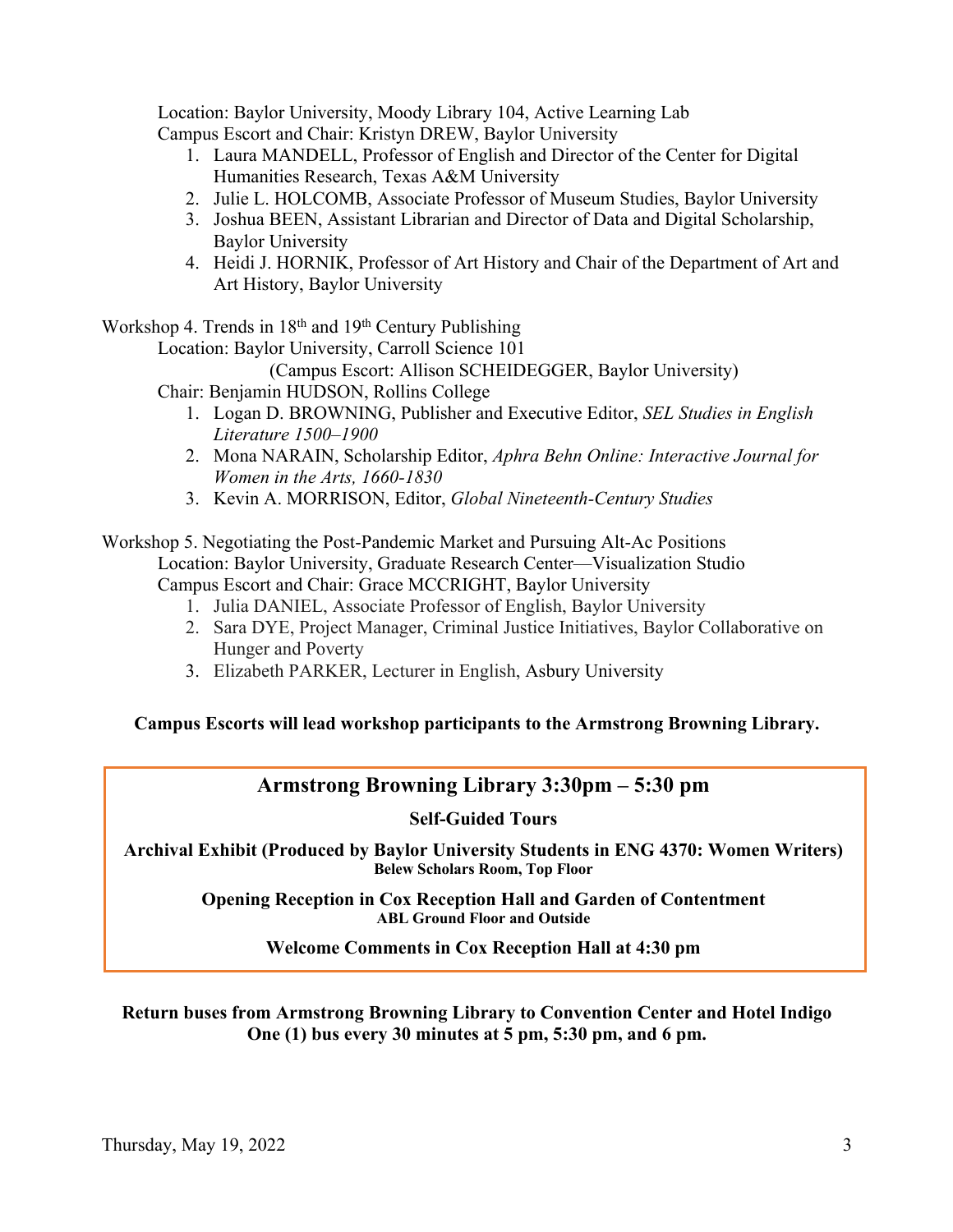#### **FRIDAY, MAY 20**

BWWC Check-in, Waco Convention Center, 8:00am – 5:00pm

BWWC Continental Breakfast, Waco Convention Center, 8:00am – 10:00am

BWWA Mentoring Breakfasts, 8:00am – 9:00am

#### **Session 2: Friday 9:00am – 10:30am**

Panel 2A. 18<sup>th</sup>-Century Drama and Letters: Representations of Turkey Location: Texas Room South 116

Chair: Heidi STROBEL, University of North Texas

- 1. Makayla JENKINS, Louisiana State University, "Graveyards, Ruins, and Monstrous Animals: Lady Mary Wortley Montagu's *Turkish Embassy Letters* and Expanding the Borders of the Literary Gothic Tradition"
- 2. Alexandra E. LAGRAND, Texas A&M University, "Staging Turkey on English Stages: Representational Stage Directions in *A Mogul Tale* and *A Day in Turkey*"
- 3. Magdalena NERIO, University of Texas-San Antonio, "'A rake at reading': Lady Mary Wortley Montagu's Defiant Epistolary Philosophy"

Panel 2B. Ecocritical Borders of Women's Writing

Location: Texas Room North 113

Chair: Valerie STEVENS, Shepherd University

- 1. Caitlin ANDERSON, Albany State University, "Planting Female Power: Finding Feminine Empowerment in Una Ashworth Taylor's 'Seed of the Sun'"
- 2. Allison DUSHANE, Angelo State University, "'War's least horror is the ensanguined field': Empire and Ecohorror in Anna Laetitia Barbauld's *Eighteen Hundred and Eleven, A Poem*"
- 3. Rachel HUNTER, University of Texas at Austin, "Abject Machinery: Border Breakdowns in Edith Nesbit's 'The Violet Car'"

Panel 2C. Insiders, Expelled: Revisiting Women-Centric Epistemologies in 18th- and 19th-Century Gynecology and Intellectual History

Location: Texas Room North 114

Chair: Doreen THIERAUF, North Carolina Wesleyan College

- 1. Courtney A. HOFFMAN, Georgia Institute of Technology, "'Sisters of the Profession': Form, Function, and Ethics of Care in 18th-Century Midwifery Manuals by Women"
- 2. Doreen THIERAUF, North Carolina Wesleyan College, "'One should be half a physician one's self': Negotiating Expert Authority in Women-Authored Nineteenth-Century Maternity Advice Books"
- 3. Lauren PINKERTON, The University of North Carolina at Chapel Hill, "'My woman-mind had gone astray': Amy Levy, Minor Poets, and the Limits of Knowledge"

Panel 2D. Disrupting Colonial Borders through Gender and Race Location: Texas Room North 115 Chair: Meera JAGANNATHAN, University of Houston

Friday, May 20, 2022 4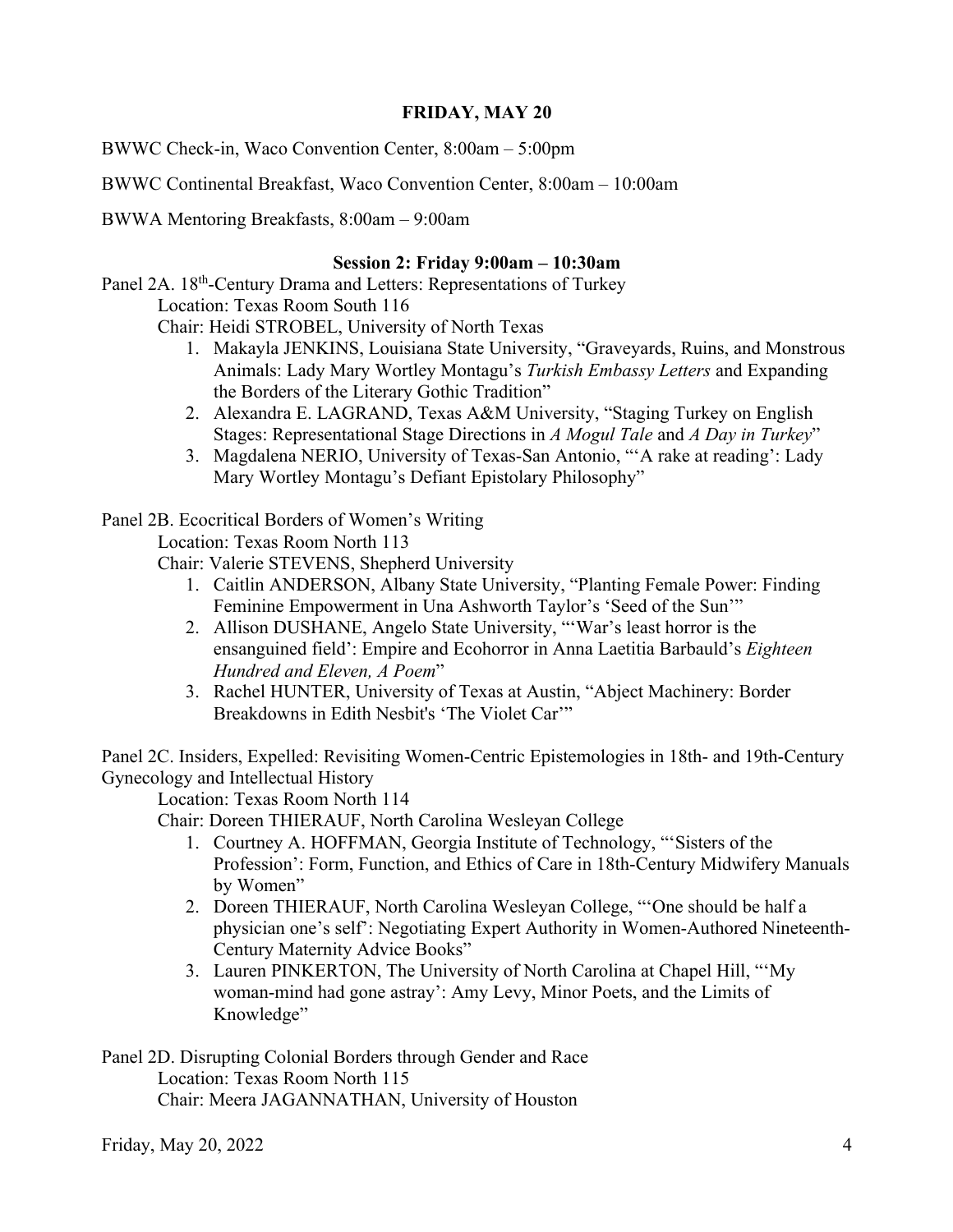- 1. Alexi DECKER, Texas Christian University, "'In Your Veins': Empire, Nationalism and Jewish Passing in *Daniel Deronda*"
- 2. Kyrsten HOUSEHOLDER, University of Louisiana Lafayette, "Gendered Power: Gothic Fears of the Colonial in *The Female American*"
- 3. Sophia HSU, Lehman College-CUNY, "Composite Characters and the Whiteness of Redundant Women in *Jane Eyre*"

#### **Session 3: Friday 11:00am – 12:30pm**

Panel 3A. Racial Construction in Oroonoko: Disability Studies, Pedagogy, and Whiteness Location: Texas Room South 116

Chair: Kellie HOLZER, Virginia Wesleyan University

- 1. Johanna BAILIE, University of Georgia, "'A Mangled King': A Disability Studies Reading of Aphra Behn's *Oroonoko*"
- 2. Sharon SMITH, South Dakota State University, "Black Lives, White Witnesses: Reckoning with *Oroonoko*"
- 3. Jeremy WEBSTER, Ohio University, "Interrogating Whiteness in Aphra Behn's *Oroonoko*"

Panel 3B. Dissolving the Gossamer Borders Between Desire and Domesticity: The Imperial Texts of Steel, Dutt, and Satthianadhan

Location: Lone Star 105

Chair: Sarah THARP, Baylor University

- 1. Purna BANERJEE, Presidency University, "Challenging the Sexual/Textual Borders of 'Becoming': the Radical Interstitiality and Hybridity of Satthianadhan and Saguna"**\***
- 2. Preeshita BISWAS, Texas Christian University, "Mutinous Echoes at Imperial Borders: Desire and Domesticity in *On the Face of the Waters*"
- 3. Hiranya MUKHERJEE, Presidency University, "'In Search of a Home': Dissolving the Borders of Hybridity and Liminality in Toru Dutt"**\***
- Panel 3C. Anatomy Anxieties: Dissecting Medical Manuals and the Borders of Othered Bodies Location: Texas Room North 113

Chair: Nicole BOUCHARD, Baylor University

- 1. Jannea THOMASON, Marquette University, "Mary Shelley's *Frankenstein* and Obstetric Anatomy: Redrawing the Boundaries of the Body"
- 2. Jolene ZIGAROVICH, University of Northern Iowa, "Intersex Boundaries: The Problem of Sex Determination in Case Studies of Eighteenth-Century Hermaphrodites"**\***

Panel 3D. The Bounds of Mary Wollstonecraft's *Vindication of the Rights of Woman* Location: Texas Room North 114

- 1. Zainab ABDALI, Rice University, "A Tale of Two Marys The Feminist Orientalisms of Mary Wollstonecraft and Lady Mary Wortley Montagu"
- 2. Jessica PERRY, Rice University, "Feminism and Time: The Influence of Mary Wollstonecraft and Harriet Martineau's Moral Teleologies"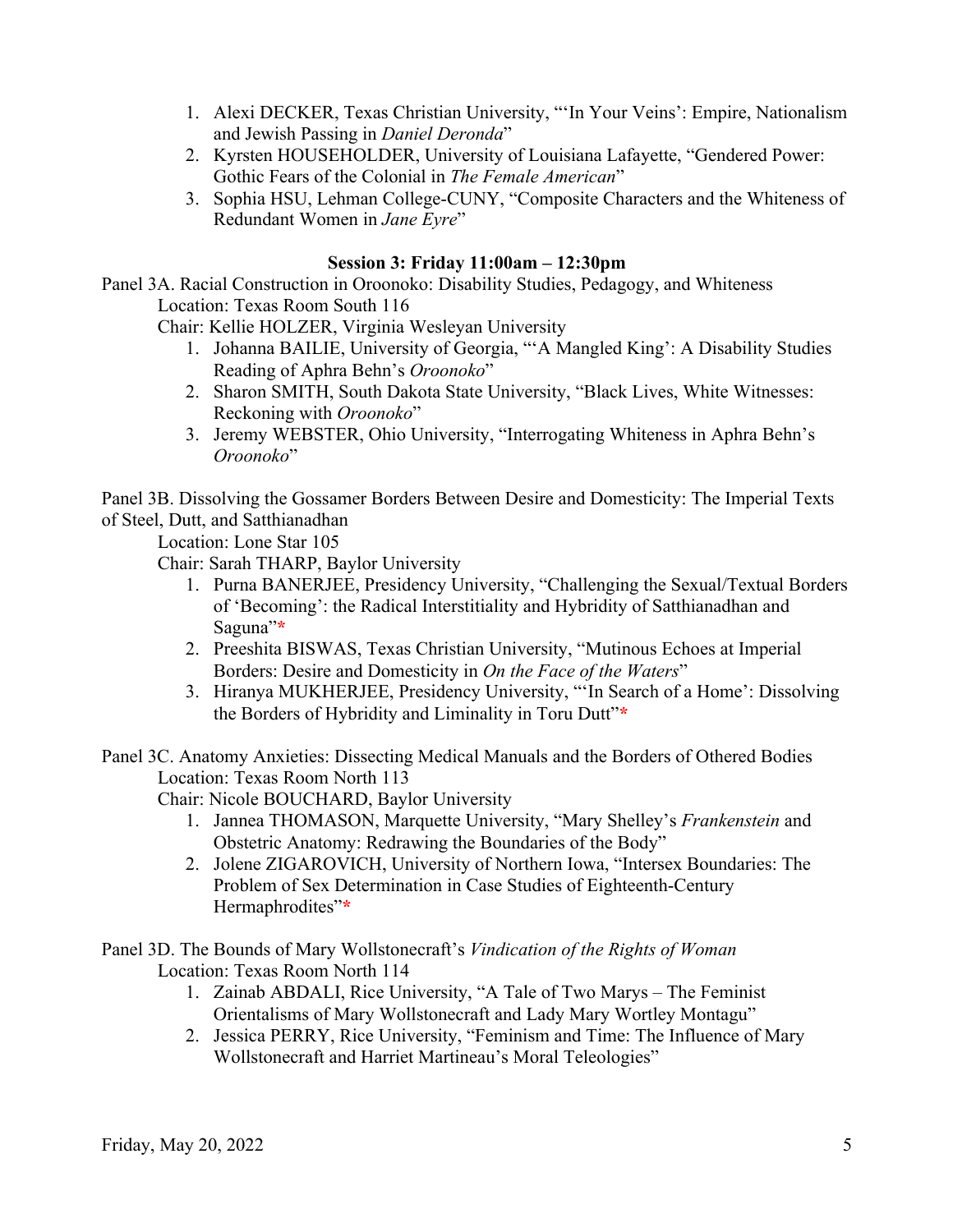## **Organized Lunches \*Participation Confirmed via Email\***

**All Restaurant Reservations at 12:45 PM (Locations Details Emailed to Participants)**

**History Graduate Student Lunch with Carolyn DAY** Hosted by Kaitlyn WAYNEN

**English Graduate Student Lunch with Betty JOSEPH** Hosted by Allison SCHEIDEGGER

**Early Career Lunch**

Hosted by Nicole BOUCHARD and Elizabeth PARKER

**Administrators Lunch**

Led by Conference Organizers

#### **Session 4: Friday 2:00pm – 3:30pm**

Panel 4A. Transgressive Women: Challenging Victorian Boundaries of Femininity Location: Texas Room South 116

Chair: Allison SCHEIDEGGER, Baylor University

- 1. Savannah CHORN, Baylor University, "Transgressive Love: Bridging the Sacred and Secular in Elizabeth Barrett Browning's *A Drama of Exile*"
- 2. Riya DAS, Prairie View A&M University, "A New Woman's Right to Choose: Borders of Progressive Femininity in *The Story of a Modern Woman*"
- 3. Yue SHENG, Peking University, "'Trespassing the Limits Proper to My Sex': Trespassing, Transvestism and Transcendence from *The Professor* to *Villette* by Charlotte Brontë"**\***

Panel 4B. New Directions in Romanticism and Childhood Studies: Machinery, Medicine, and Melancholia

Location: Lone Star 105

Chair: Donelle RUWE, Northern Arizona University

- 1. Elizabeth Massa HOIEM, University of Illinois at Urbana-Champaign, "Education Technology in Maria Edgeworth's Fiction"
- 2. S. R. TRZINSKI, Ohio State University, "A Pedagogy of Sorry: Alice Flowerdew's Writing for Young People"
- 3. Crystal VERONIE, University of Southern Mississippi, "Sara Coleridge, Medical Men, and Advice Manuals for Early Child Care"

Panel 4C. Authors Against Abjection: Abolitionism and Feminism in Women's Writing Location: Texas Room North 113

Chair: César L. SOTO, Grace College and Theological Seminary

- 1. Gwendolyn MOORE, Delaware Valley University, "Boundaries of Desire: Feminism, Race, and Sublime Desire in Charlotte Dacre's *Zofloya*"
- 2. Jennifer PETERSON, University of Southern Mississippi, "'From Mary's Own Lips': Collaboration, Narration, and Spoken Discourse in the History of Mary Prince"

Friday, May 20, 2022  $\qquad \qquad 6$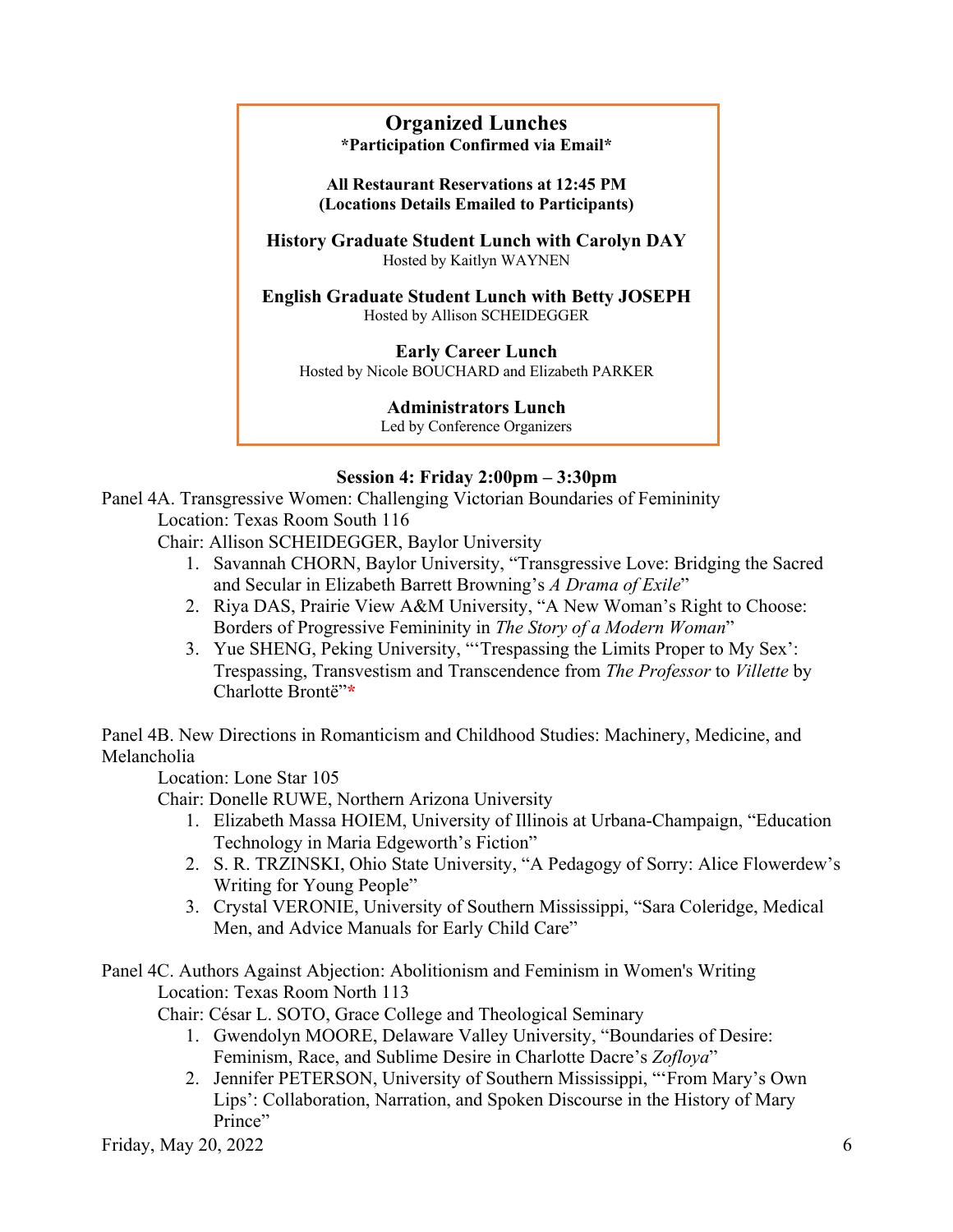3. Kelly PLANTE, Wayne State University, "Blending Group-, Process-, and System-Centered Intersectional Approaches to Cross Borders in the Necropolitical Index: Trans-Atlantic Obituaries from the Long Eighteenth Century"**\***

Panel 4D. Church, Worship, and the Subversion of Feminine Ideals

Location: Texas Room North 114

Chair: Holly WIEGAND, Boston University

- 1. Meagan ANTHONY, Baylor University, "'A woman-Titan': The Option of a Female Divine at the Doorstep of the Church of England in Brontë's *Shirley*"
- 2. Nicole REYNOLDS, Ohio University, "Of Catholics and Colonies: The Novel Politics of Phebe Gibbes's *Friendship in a Nunnery; or, the American Fugitive*"

Panel 4E. Spatio-Temporal Explorations of the Mediterranean World

Location: Texas Room North 115

Chair: B. PLADEK, Marquette University

- 1. Young-ok AN, University of St. Thomas, "Crossing Temporal and Spatial Borders: Mary Shelley's Intertextual Engagement with Dante in *Valperga*"
- 2. Lindsey CHAPPELL, Georgia Southern University, "Harriet Martineau and the Chronopolitical Mediterranean"
- 3. Kandi TAYEBI, Sam Houston State University, "Hybridity and Pandemics: The Bonds that Kill in Mary Shelley's *The Last Man*"

#### **Session 5: Friday 4:00pm – 5:30pm**

Panel 5A. Painting, Politics, and Poetry: Challenging Aesthetic Boundaries Location: Texas Room South 116

Chair: Henna MESSINA, Eastern New Mexico University

- 1. Anne LONGMUIR, Kansas State University, "'My verses catch fire from you as you read them': Art, Politics, and Italy in the Friendship of Elizabeth Barrett Browning and John Ruskin"
- 2. Matthew MARTELLO, University of Virginia, "'Tis dreary work alone': Isolation and the Late-Victorian Dramatic Monologue"
- 3. Heidi STROBEL, University of North Texas, "Mary Linwood's Balancing Act"

## Panel 5B. Women Writers on Socio-Economic Borders: 19th Century and Beyond Location: Lone Star 105

Chair: Grace MCCRIGHT, Baylor University

- 1. Lana DALLEY, California State University-Fullerton, "Millicent Garrett Fawcett and the (Economic) Limits of Liberal Feminism"
- 2. Joy MORROW, Southern Methodist University, "'O where is Hill?!': Portrayals of Servanthood in Adaptations of Jane Austen's Works"
- 3. Samantha ROHRBORN, Rutgers University-Camden, "Finding Power in Performance: Establishing Authority through Performativity in *Villette*"

Panel 5C. Shifting Power Across Borders: Transatlanticism and Voyeurism in Frances Hodgson **Burnett** 

Location: Texas Room North 113 Chair: Mary MCCULLEY, Baylor University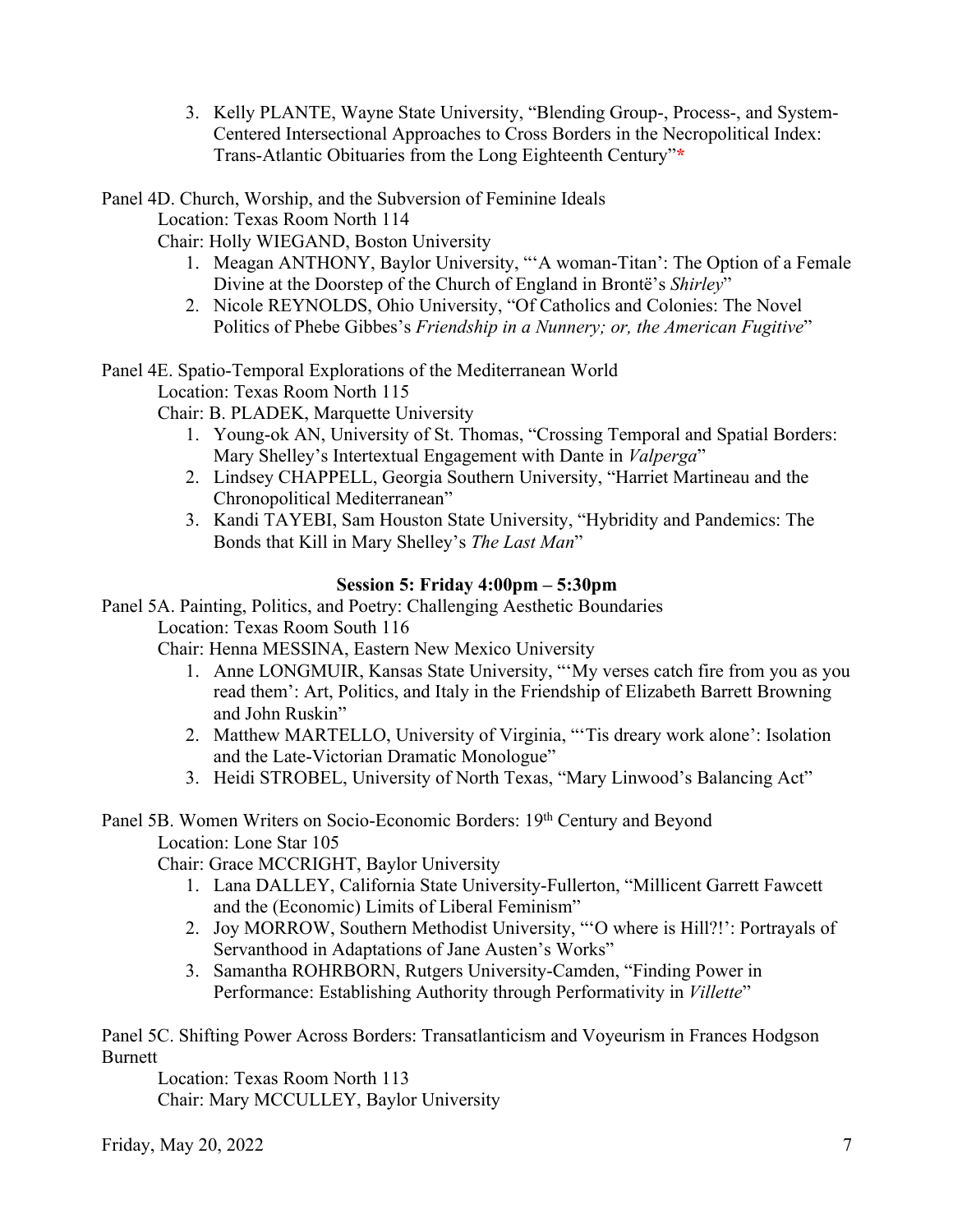- 1. Chloe FLOWER, Bryn Mawr College, "Inverting the Reformer's Gaze in Frances Hodgson Burnett's 'Racketty Packetty House'"
- 2. Lindsy LAWRENCE, University of Arkansas at Fort Smith, "Bordered by Violence: Transatlantic Marriage, Domestic Violence, and Garden Restoration in Frances Hodgson Burnett's *The Shuttle* (1906)"
- 3. Ariel LITTLE, University of British Columbia, "A Child of Atlantic Crossings: Deriving Empowerment from Crossing Borders in Burnett's *The Shuttle*"**\***

Panel 5D. Transnational Borders of Religion, Science, and Art

Location: Texas Room North 115

Chair: Sarah THARP, Baylor University

- 1. Janna CHANCE, Union University, "The Female Martyrs of the English Reformation: John Foxe and Charlotte Elizabeth Tonna for American Sunday Schools"
- 2. Lise GASTON, Concordia University, "The Minerva Press and the Borders of National Literature"**\***
- 3. Christina JEN, Rutgers University, "Playing Actress: Female Readers and Bodies in the Fiction of Flaubert, Braddon, and Moore"

**Literature Keynote Address 6:00pm – 7:00pm Location: Waco Convention Center, Texas Room South 117/118**

**"Margaret Cavendish and Interdisciplinarity: Knowledge Lessons for our STEM-driven Times"**

**Betty JOSEPH, Rice University Moderator: Jennifer L. HARGRAVE, Baylor University**

**Conference Banquet 7:00pm – 8:30pm Location: Waco Convention Center, McLennan Hall 208**

**British Women Writers Association Annual Awards**

**Introduction: BWWC 2023**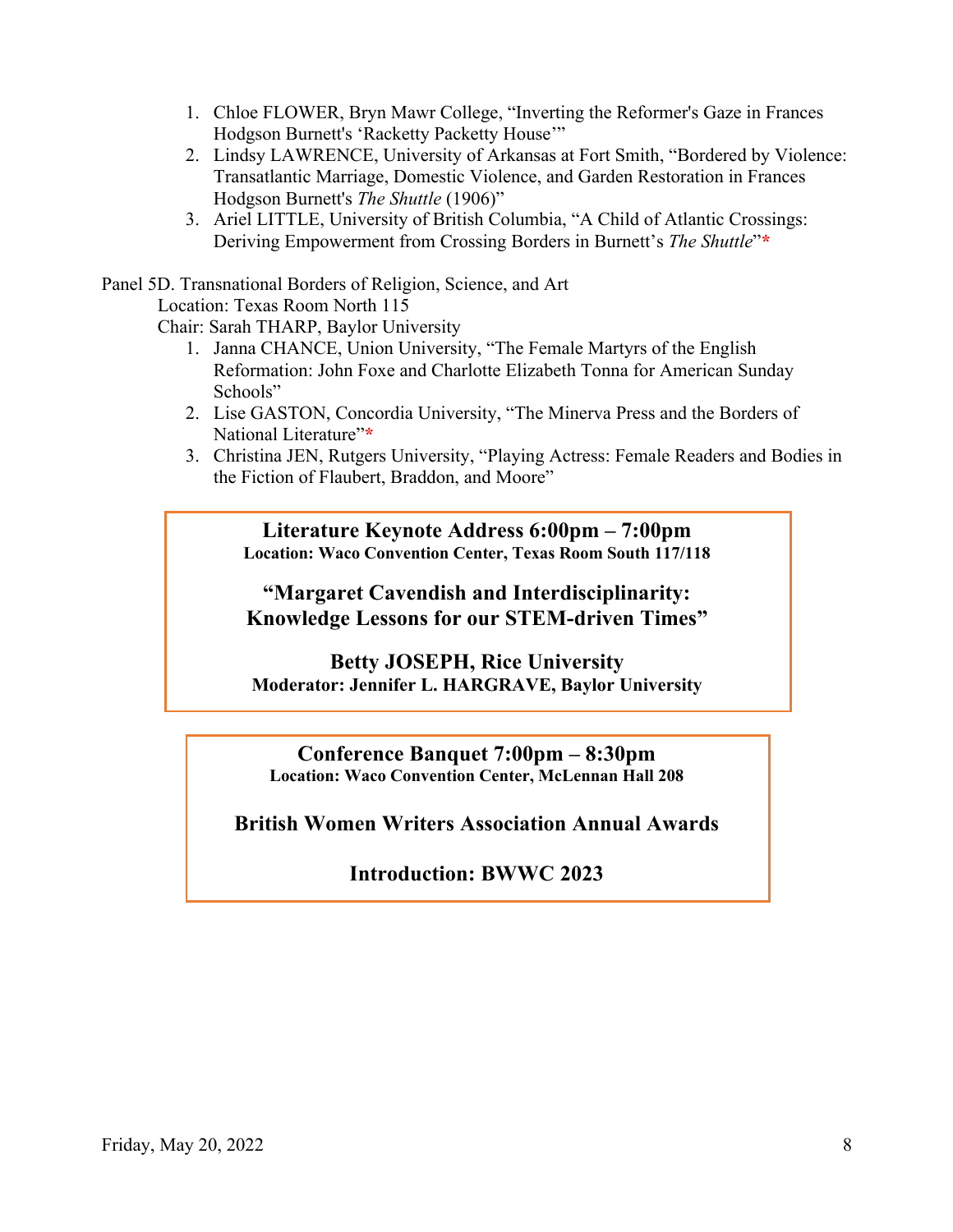#### **SATURDAY, MAY 21**

BWWC Check-in, Waco Convention Center, 8:00am – 11:00am

BWWC Continental Breakfast, Waco Convention Center, 8:00am – 10:00am

BWWA Mentoring Breakfasts, 8:00am – 9:00am

#### **Session 6: Saturday 9:00am – 10:30am**

Panel 6A. Deterioration and Autonomy of the Female Body

Location: Texas Room South 116

Chair: Lindsey CHAPPELL, Georgia Southern University

- 1. Anna DODSON, Emery/Weiner School, "L.E.L.'s Fantastic Female Spaces"
- 2. Hanna ROSENBERG, University of Virginia, "Hear No Evil, See No Evil: Ineffective, In-affective (Non-)Communication in *East Lynne*"
- 3. Jill TREFTZ, Marshall University, "'There is no Open Door': Sarah A. Storr's Poetry from Holloway Sanatorium"

Panel 6B. Generic and Aesthetic Borders in the Work of Christina Rossetti

Location: Lone Star 103

Chair: Ryan SINNI, Baylor University

- 1. Lauren LOVINGS-GOMEZ, Rice University, "The Purity of Line: Christina Rossetti's *Portrait of William Michael Rossetti*"
- 2. Stewart RILEY, "'Behold, I Stand at the Door': Transcendence and Romance in Christina Rossetti's 'Convent Threshold' and Alexander Pope's 'Eloisa to Abelard'"
- Panel 6C. Writing National Identities: Transnational Responses to the British Canon Location: Texas Room North 113

Chair: Kaitlyn WAYNEN, Baylor University

- 1. Xi LIU, University of Leicester and Kwansei Gakuin University, "An 'Authentic' and Transfigured China through the Eyes of Two Female Writers, c. 1895–1914"**\***
- 2. Cynthia Schoolar WILLIAMS, Wentworth Institute of Technology, "Positioning the Poetess: Mary Weston Fordham Reads Felicia Hemans"
- Panel 6D. Romantic Revolutions: Revolutionary Ideas and Imagining Revolutions Location: Texas Room North 115

Chair: Nicole REYNOLDS, Ohio University

- 1. Hannah BLANNING, University of Colorado-Boulder, "Breaking Barriers of the Mind: Imperiousness and Education in Germaine de Staël's *Germany* and Mary Shelley's *Frankenstein, or the Modern Prometheus*"
- 2. Hiroshi TAKUBO, Tokushima University, "Helen Maria Williams and the Romantic Concept of the Imagination"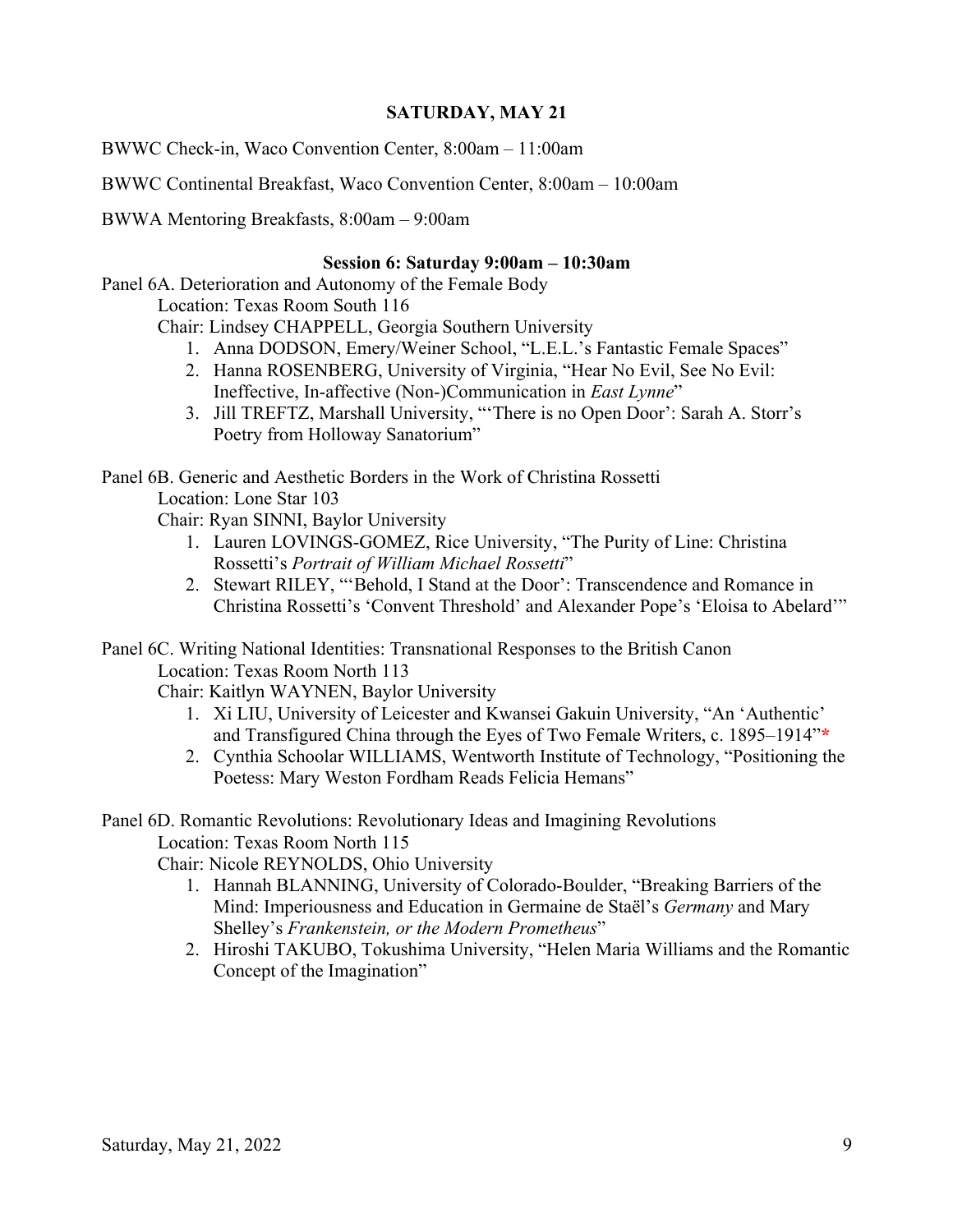## **Plenary Roundtable 11:00am – 12:30pm "Widening the Borders of British Studies" Location: Waco Convention Center, Texas Room South 117/118**

**Alison BOOTH, University of Virginia, "Why Transatlantic?" Karen FANG, University of Houston, "Project-based vs. Discipline-based Research"**

**Jessie REEDER, Binghamton University, "South America and the Borders of Victorian Studies"**

**César L. SOTO, Grace College & Theological Seminary, "***Criollas* **and Literary Culture in Mexican Independence"**

**Moderators:** 

**Nicole BOUCHARD, Baylor University and Elizabeth PARKER, Asbury University**

**Lunch (on your own) 12:30pm – 2:00pm**

**BWWA Board Meeting and Lunch 12:30pm, Texas Room South 117/118 General BWWA Meeting (ALL invited), 1:15pm, Texas Room South 117/118**

#### **Session 7: Saturday 2:00pm – 3:30pm**

Panel 7A. Well Travelled Faith: Victorian Women's Christianity Crossing Borders Location: Texas Room South 116

Chair: Savannah CHORN, Baylor University

- 1. Jessica HUGHES, George Fox University, "'On the Border-land': Imagining the Religious Other in the Writings of Agnes Smith Lewis"
- 2. Cheri LARSEN HOECKLEY, Westmont College, "Marian Christianity at the Borders: *Aurora Leigh*, Female Faith, and Navigating Difference"
- 3. Kristen WAHA, Grove City College, "'Be Thou Like Her, In Heart and Head': Hindu Heroines as Exemplars in the Writing of Toru Dutt and Kamala Satthianadhan"

Panel 7B. Sympathy and Social Transgressions

Location: Lone Star 103

Chair: Riya DAS, Prairie View A&M University

- 1. Kelly CHITTENDEN, Baylor University, "'Go and Do Likewise': Good Samaritan Hospitality in Elizabeth Gaskell's *Mary Barton*"
- 2. Elizabeth CUDDY, Hampton University "Exploring the Bounds of Propriety: Newspapers, Elopements, and Sympathy in Jane Austen's *Pride and Prejudice*"
- 3. Adam KOZACZKA, Texas A&M International University, "Transgression, Confession, and Law in Jane Austen's Seduction Plots"

Panel 7C. Gothicizing Power Dynamics: Gender, Psychology, and Materialism Location: Texas Room North 113

Chair: Sarah KADERBEK, Baylor University

1. Derek BEDENBAUGH, Columbia College, "'Not all together like other men': Masculinity and the Gothic in Oliphant's 'The Secret Chamber'"

Saturday, May 21, 2022 10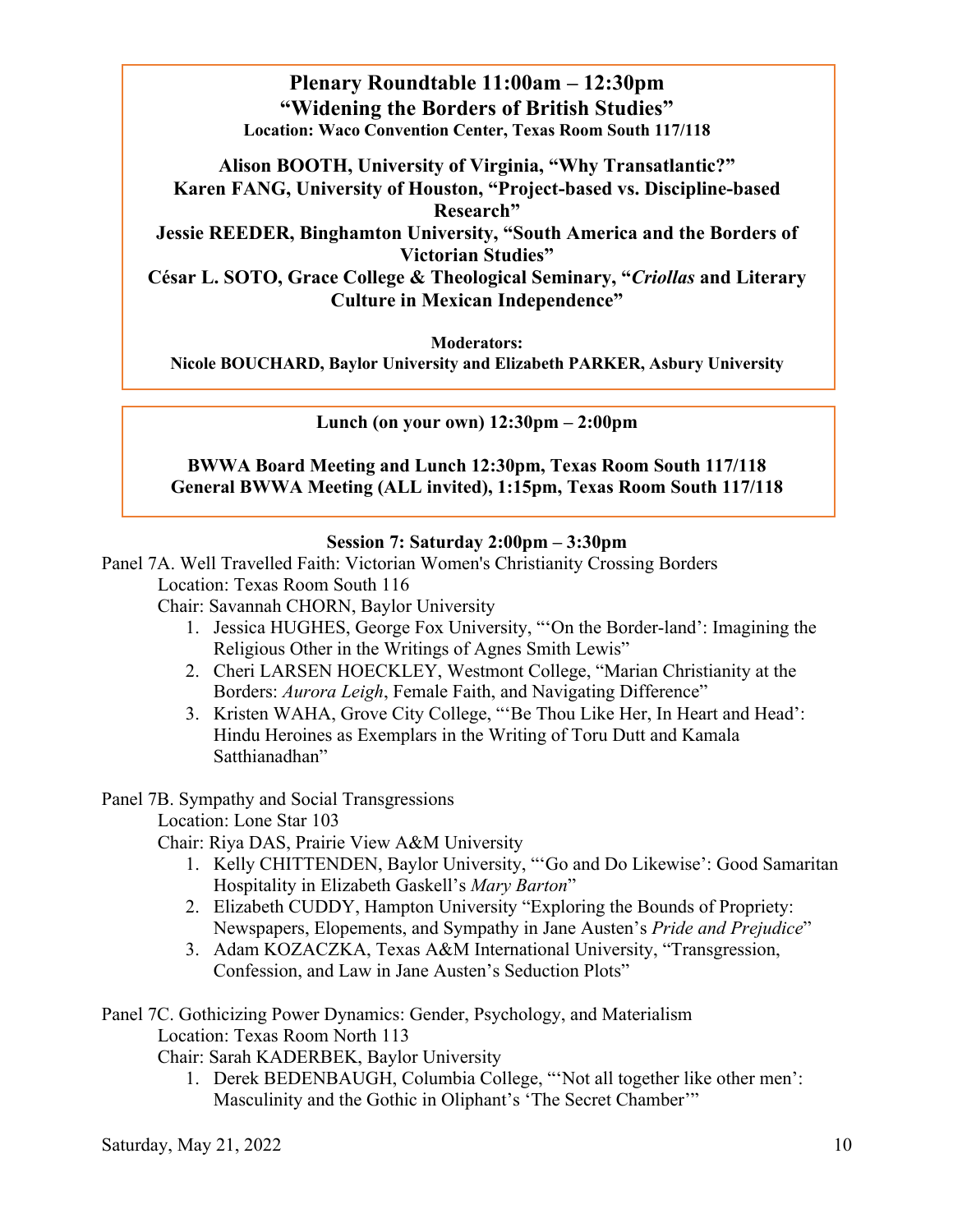- 2. Bethany JOHNSEN, UCLA, "'Courage, Little Heart': Feeling and Restraint in Two Novels of Female Development"
- 3. Jong-Keyong KIM, Texas Christian University, "Disorienting a Threshold of Ownership: Charlotte Riddell's Pecuniary Ghosts"

Panel 7D. Bonds and Borders Between the Human and the Non-Human

Location: Texas Room North 114

Chair: Jill TREFTZ, Marshall University

- 1. Christin SNYDER, Oregon State University, "'Mo[u]rning-Rains': An Inhuman & Necropolitical Analysis of the Poems of Michael Field"
- 2. Valerie STEVENS, Shepherd University, "Touching Borders in Michael Field's *Whym Chow: Flame of Love*"
- 3. Holly WIEGAND, Boston University, "Man and/as His Dog: Canines, Class, and Reform in *Middlemarch*"

## Panel 7E. Disrupting Racialized Power Structures

Location: Texas Room North 115

Chair:

- 1. Emily BECKWITH, University of Georgia, "Wales in Law, Literature, and Empire: Reading Monmouthshire in *The Woman of Colour*"
- 2. Kristyn DREW, Baylor University, "Constructing and Crossing Racial Boundaries in *The Woman of Colour*"
- 3. Xinyuan QIU, Binghamton University, "Black Face and Rouged Face: Maria Edgeworth's Challenge to Racial Borders in *Belinda* (1801)"

#### **Session 8: Saturday 4:00pm – 5:30pm**

Panel 8A. Female Voices Destabilizing Imperialism

Location: Texas Room South 116

Chair: Pamela BUCK, Sacred Heart University

- 1. Pamela BUCK, Sacred Heart University, "Colonialism and the Globalization of Disease in Anna Maria Falconbridge's *Two Voyages to Sierra Leone*"
- 2. Jean FERNANDEZ, University of Maryland Baltimore County, "Afghanistan, Gendered Subjects, and Border Politics in Lillias Hamilton's *A Vizier's Daughter: A Tale of the Hazara War* (1900)"
- 3. Reilly FITZPATRICK, Baylor University, "'Mother-heart, stand for us!': Feminist and Anti-Imperialist Motherhood in Olive Schreiner's *Trooper Peter Halket of Mashonaland*"
- 4. Aran PARK, UC Riverside, "Erasing while Giving: Emma Robert's Use of Indigenous Female Voices in Oriental Scenes"

Panel 8B. Crisis and Liminality: Drawing Parallels Across Borders in Elizabeth Gaskell Location: Lone Star 103

Chair: Kristyn DREW, Baylor University

- 1. Shalmi BARMAN, University of Virginia, "After the Fire: Lessons from *Mary Barton*"
- 2. Anna FERRÀNDEZ LÓPEZ, Universitat Pompeu Fabra, "The 'woman at the window' in *North and South*: Gender, Class, and the Limits of Revolution"**\***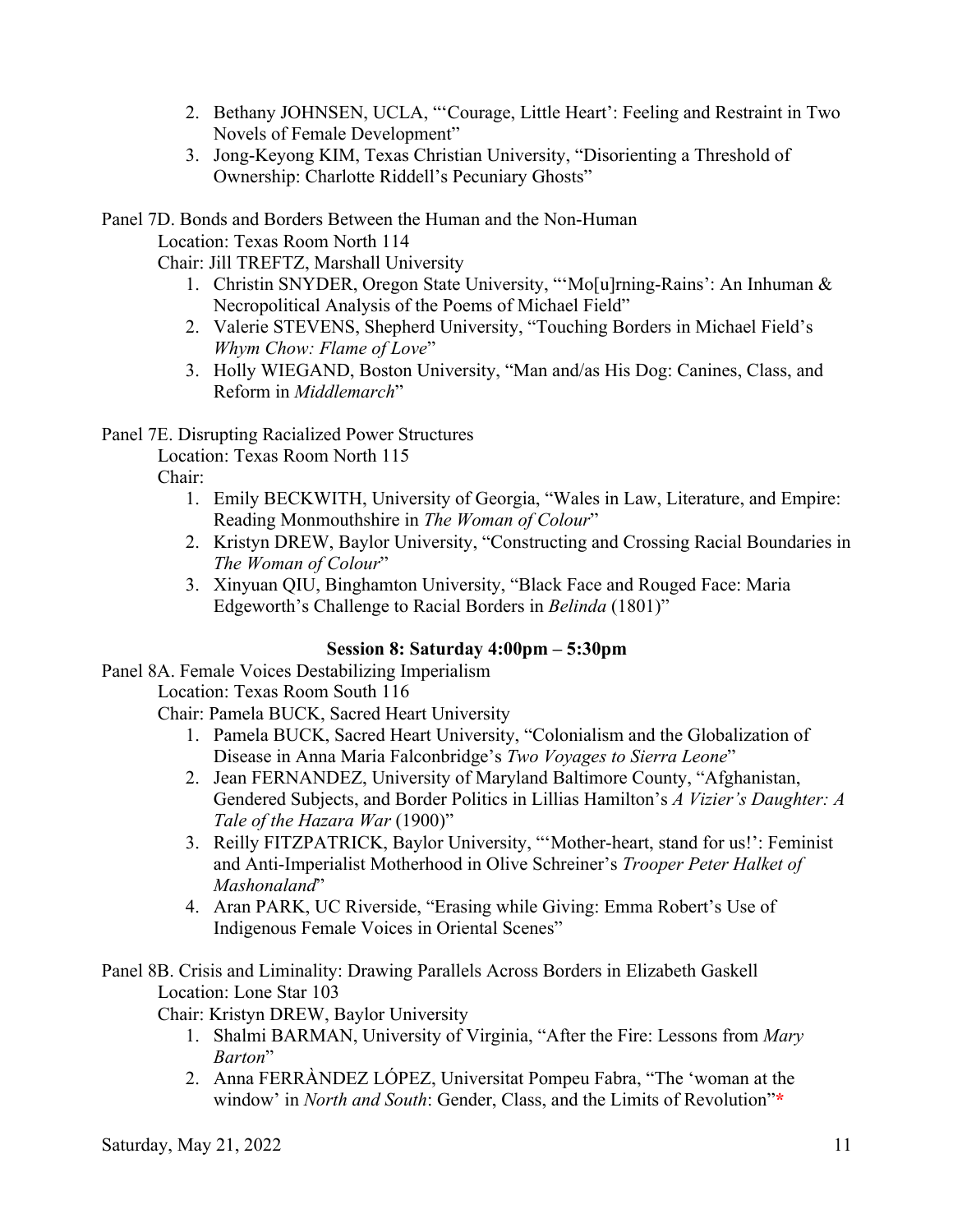3. Lindsay MARTIN, Baylor University, "Hegemonic Historiography in Elizabeth Gaskell's *North and South*"

Panel 8C. Communing with the Classics: Elizabeth Barrett Browning and Intertextuality Location: Texas Room North 113

Chair: Crystal VERONIE, University of Southern Mississippi

- 1. B. PLADEK, Marquette University, "'The whole world tugging at my skirts': Romney Leigh and the Epic Form of Collective Guilt"
- 2. Allison SCHEIDEGGER, Baylor University, "Expanding Translation: Elizabeth Barrett Browning's Interactions with Homer"

Panel 8D. Transgressing and Transmuting Narrative Boundaries

Location: Texas Room North 114

Chair: Christina JEN, Rutgers University

- 1. Theresa ADAMS, Westminster College, "Blurring the Border between Epistolary Novel and Letter Writing Manual: 'Letteracy' in Jane Austen's *Lady Susan*"
- 2. Lindsey MCCLURE, Southern Methodist University, "'Whatever our souls are made of': (Im)material Boundaries in Emily Brontë's *Wuthering Heights*"
- 3. Ruixue ZHANG, Emory University, "Bordering on a Lost Future: Stereoscopic Narrative in Charlotte Brontë's *Villette*"

#### **Closing Reception 5:30pm – 6:30pm Location: Waco Convention Center, Texas Rooms Hallway**

**Sponsored by** *Global Nineteenth-Century Studies*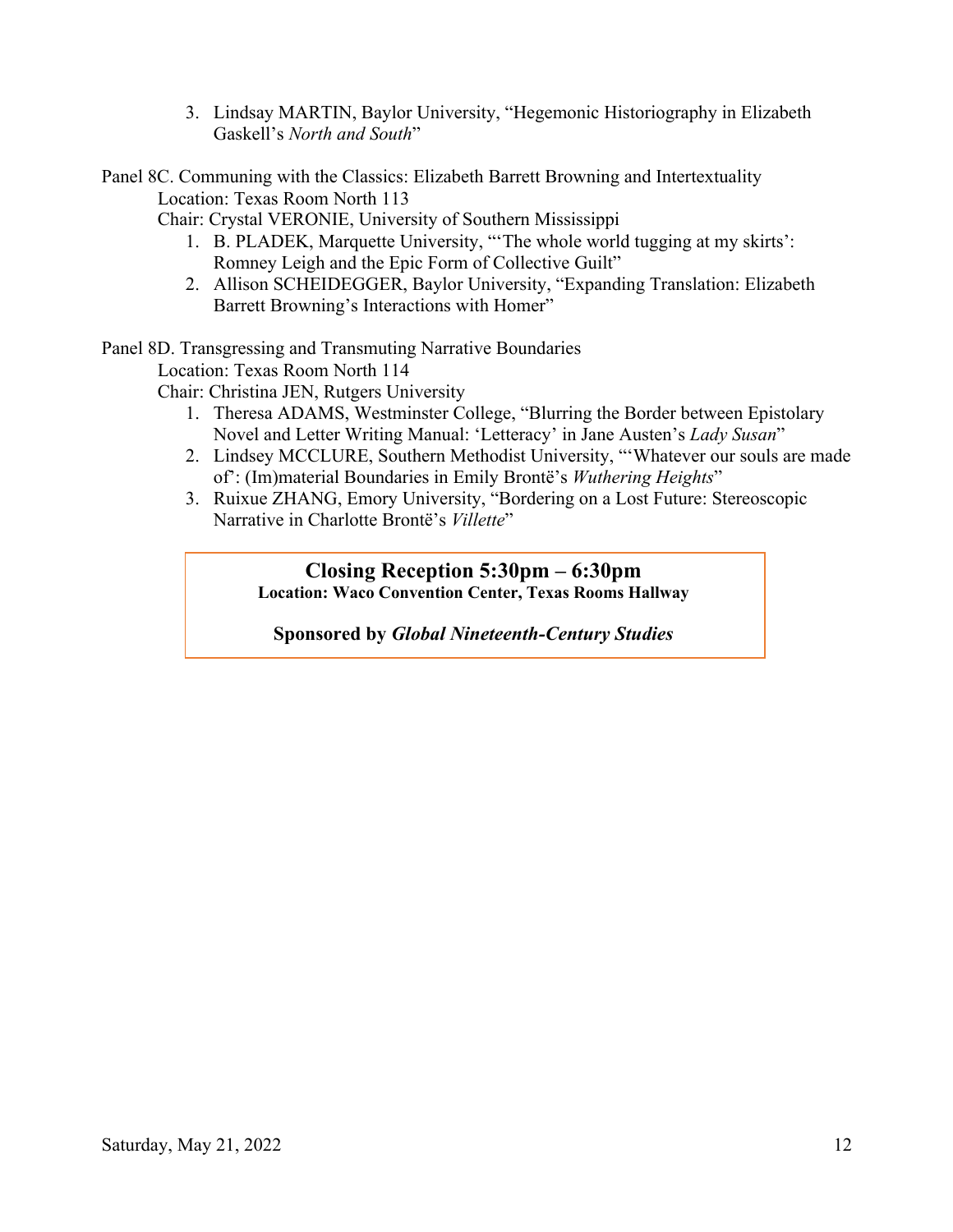### **MAP OF THE WACO CONVENTION CENTER**



A virtual tour of the Waco Convention Center is available at WacoCC.com.